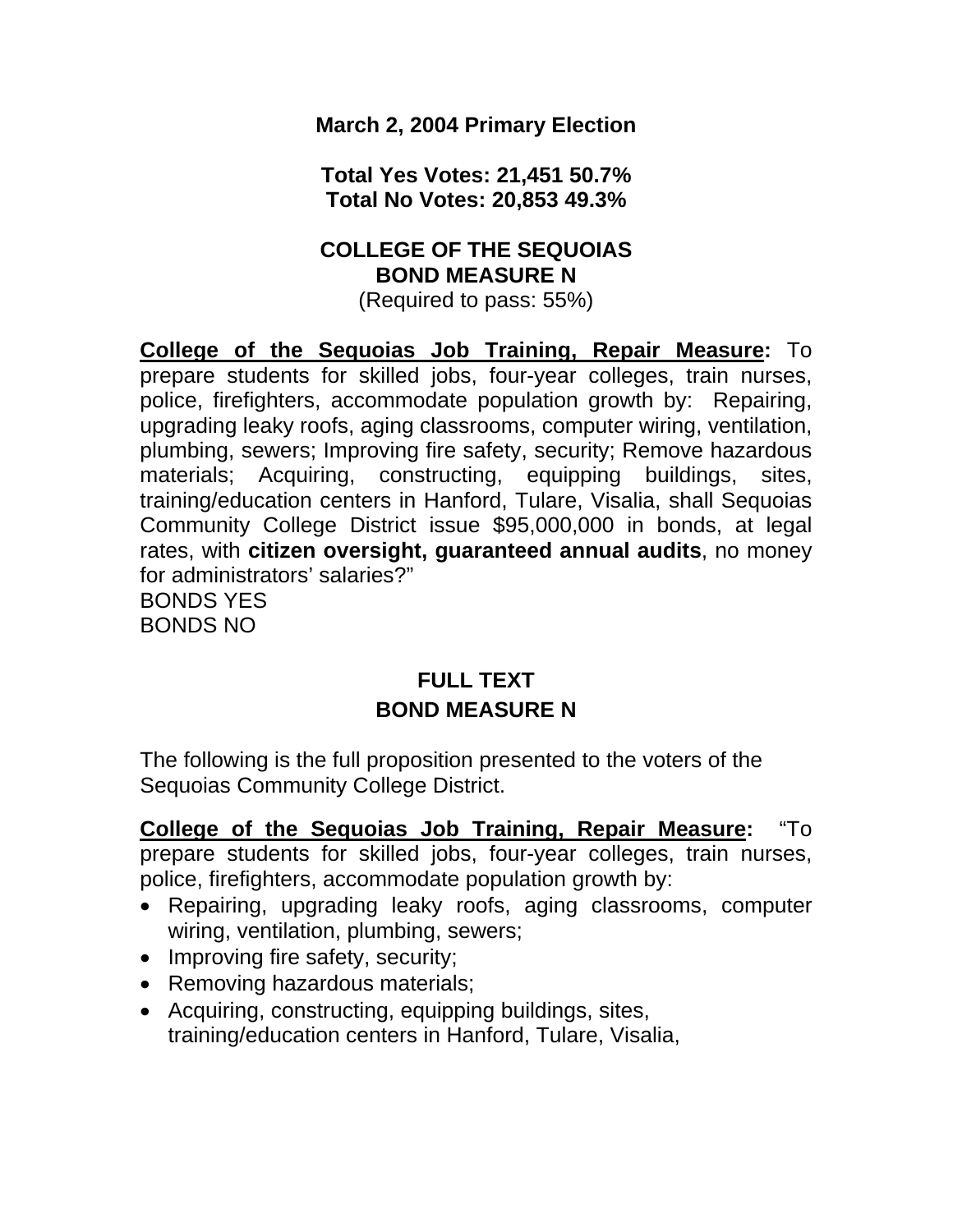shall Sequoias Community College District issue \$95,000,000 in bonds, at legal rates, with **citizen oversight, guaranteed annual audits**, no money for administrators' salaries?"

Bonds - Yes Bonds – No

# **PROJECTS**

The Board of Trustees of the Sequoias Community College District evaluated the District's urgent and critical facility needs, including safety issues, enrollment growth, class availability, aging buildings and information and computer technology, in developing the scope of projects to be funded, as outlined below. In developing the scope of projects, the faculty, staff and students have prioritized the key health and safety needs so that the most urgent and basic repairs that will make College of the Sequoias operational and safe for learning are included. The Board conducted independent facilities evaluations and received public input and review in developing the scope of college facility projects to be funded. This input of faculty, community and business leaders concluded that it would be less expensive to upgrade and repair aging community college buildings and classrooms now, than in the future. **In the course of this review, the Board of Trustees made four critical determinations:** 

**(i) Residents throughout the area, not just in Visalia, need access to educational and job training opportunities particularly in health and community safety professions, and that the District should provide access to such opportunities in Hanford and Tulare as well as in Visalia;** 

**(ii) In the coming years, the Central Valley region will experience significant population growth and College of the Sequoias must provide academic and job training classes and classrooms to meet that growth;** 

**(iii) College of the Sequoias must continue to provide updated facilities and classes to prepare students to transfer to four-year colleges; and** 

 **(iv) College of the Sequoias must supply job-training programs with modern technology so when the Central Valley economy struggles, workers can come to College of the**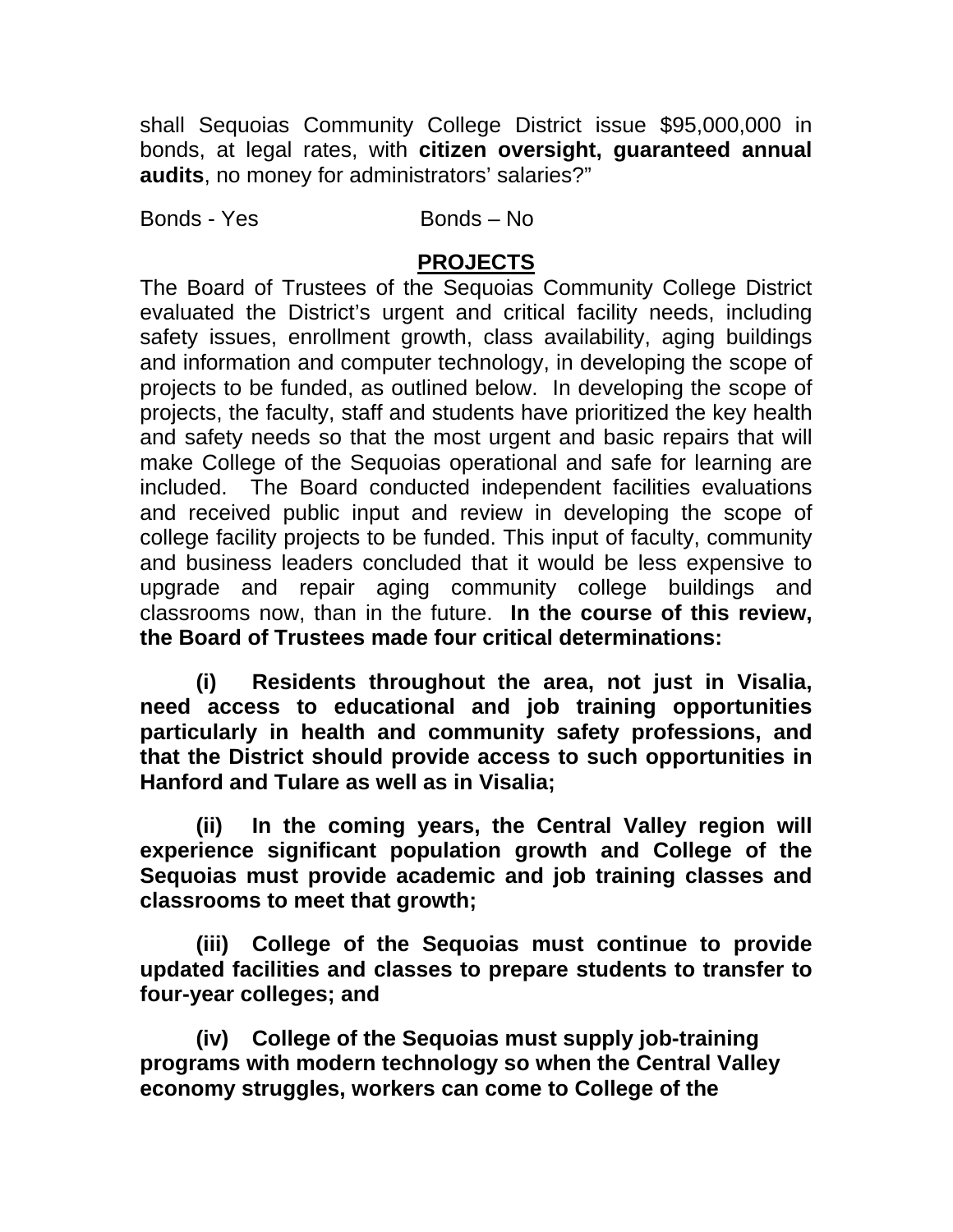**Sequoias for retraining and career development prior to reentering the workforce, particularly in nursing, fire fighting and police training.** 

# **COLLEGE OF THE SEQUOIAS – VISALIA CAMPUS UPGRADES AND REPAIRS**

**Job, Career Training and College Transfer Projects:** 

- **Build a Nursing and Allied Health Building to train nurses, paramedics/and emergency medical personnel and help relieve the serious nursing shortage in the local area;**
- Expand classrooms for academic and job training classes, including English, math, social science, and labs;
- Upgrade buildings for business and language training;
- Expand distance learning facilities with modern technology;
- Upgrade the police and fire safety centers; and
- Build an academic facility for partnership classes with four-year universities to allow students to pursue a four-year college degree locally.

# **Health and Safety Projects:**

- **Upgrade existing fire alarms, sprinklers, smoke detectors, sprinklers, emergency lighting and fire safety doors;**
- Install security systems, exterior lighting, emergency lighting, door locks and fences;
- Add parking to accommodate increasing student population;
- Improve pedestrian safety and increase access for emergency vehicles; and
- **Remove hazardous materials, such as asbestos and mold, from classrooms.**

**Repair and Upgrade of Classrooms, Labs, Instructional Facilities, Sites and Utilities Projects to Prepare for 4-Year College Transfers:**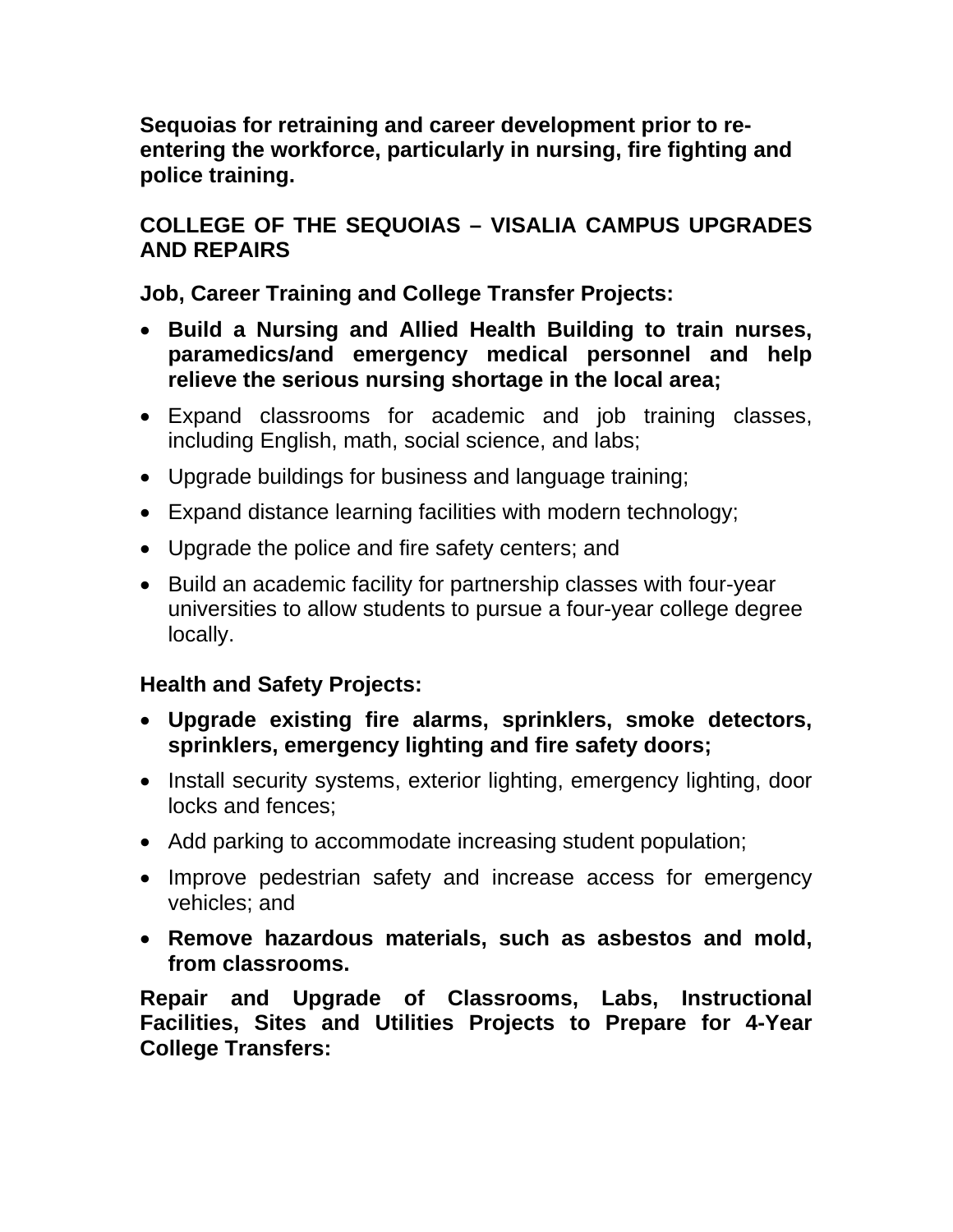- **Upgrade and expand job training facilities to meet demands of work place;**
- **Wire classrooms for computer technology and Internet access;**
- Increase safety, installation and repair of fire safety equipment, including alarms, smoke detectors, sprinklers, emergency lighting, fire safety doors;
- Repair, renovate and/or replace deteriorating roofs, decaying walls, drainage system, pipes, plumbing, sewer, electrical systems, old transformers, wiring, unsanitary and run down bathrooms, antiquated power systems, telecommunications, foundations, administration building, classrooms and facilities for English, math, business, social science, language, student services building, bookstore, fields and grounds, laboratories, lecture halls, industrial shop building, and other instructional facilities;
- Increase energy efficiency, reduce operating costs so more classes can be offered, improve academic instruction; and
- **Meet legal requirements for disabled access.**

# **Energy Efficiency Improvement Projects:**

• Replace and upgrade energy systems, heating, ventilation and air conditioning systems and related utilities to improve energy efficiency and conservation.

# **Technology and Wiring Projects:**

- Upgrade electrical system and wiring for computer technology and Internet access; and
- Upgrade and replace outdated technology including computers, telecommunications and laboratory equipment and classroom furnishings.

# **Site Safety and Security Projects:**

- Improve pedestrian access routes across campus for safety;
- Improve campus safety and security by adding exterior lighting;
- Implement safety upgrades to relieve traffic flow and parking congestion;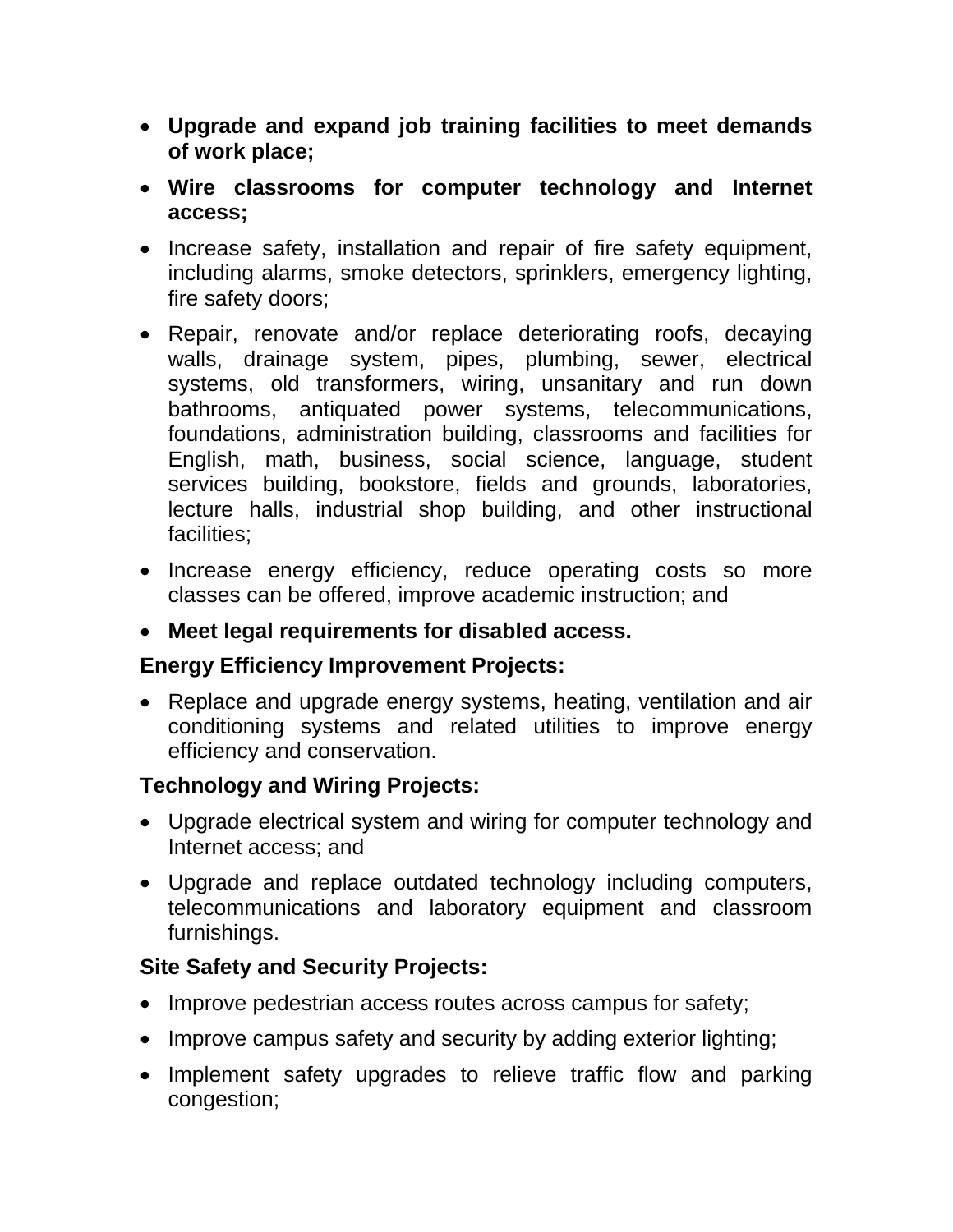- Repair or replace outdated natural gas, water, sewer, storm drain systems; and
- Acquire property to expand student capacity and alleviate traffic congestion in neighborhoods adjacent to campus.

#### **Refinance Existing Obligations:**

• Lower interest rates and save District expenses, increase funds available for instruction and facility maintenance.

### **COLLEGE OF THE SEQUOIAS – HANFORD CENTER**

### **Establish College of the Sequoias Education Center in Hanford to Accommodate Growth and Increasing Student Enrollment:**

• Expand and upgrade facilities so that College of the Sequoias can offer a full range of general education courses and transfer programs by providing permanent classrooms, science and computer labs, library, job training and college transfer counseling facilities, including welding, industrial technology and electronic technology.

### **COLLEGE OF THE SEQUOIAS – TULARE CENTER Establish College of the Sequoias Education Center in Tulare to Accommodate Increasing Student Growth and Enrollment:**

• Provide permanent classrooms, science and computer labs, library, job training and college transfer counseling facilities to provide a comprehensive educational campus including expanded farming and agricultural courses as well as welding, industrial technology and electronic technology, mechanical and construction technology, as well as necessary parking, roads and infrastructures.

Listed repairs, rehabilitation projects and upgrades will be completed as needed. Each project is assumed to include its share of equipment, architectural, engineering, and similar planning costs, construction management, and a customary contingency for unforeseen design and construction costs. The allocation of bond proceeds will be affected by the District's receipt of State matching funds and the final costs of each project. The budget for each project is an estimate and may be affected by factors beyond the District's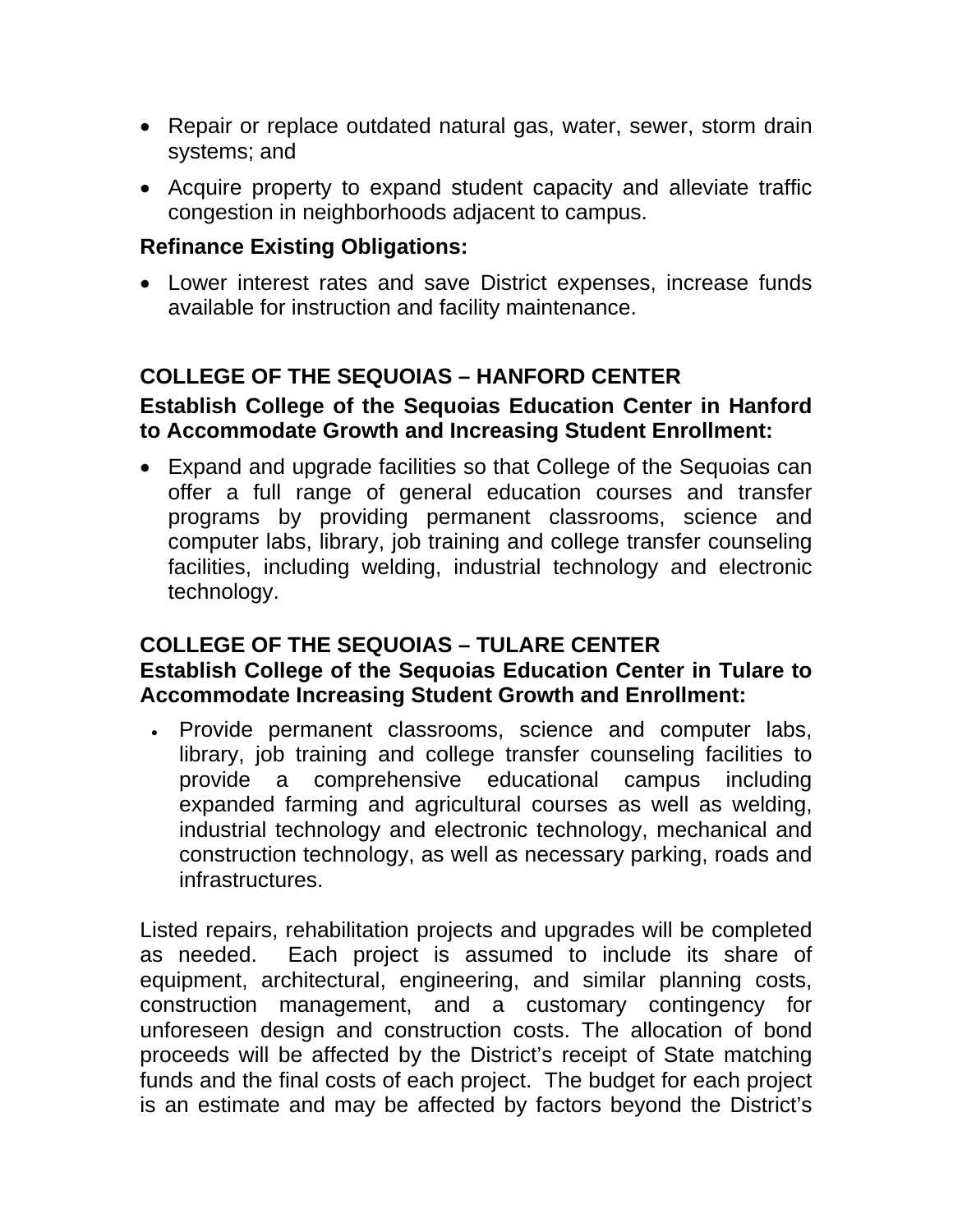control. The final cost of each project will be determined as plans are finalized, construction bids are awarded, and projects are completed.

The bond program is designed to provide facilities which will serve current and expected enrollment. In the event of an unexpected slowdown in development or enrollment of students at College of the Sequoias, or its several outreach centers, certain projects described above will be delayed or may not be completed. In such case, bond money will be spent on only the most essential of the projects listed above.

**FISCAL ACCOUNTABILITY. THE EXPENDITURE OF BOND MONEY ON THESE PROJECTS IS SUBJECT TO STRINGENT FINANCIAL ACCOUNTABILITY REQUIREMENTS. PERFORMANCE AND FINANCIAL AUDITS WILL BE PERFORMED ANNUALLY, AND ALL BOND EXPENDITURES WILL BE MONITORED BY AN INDEPENDENT CITIZENS' OVERSIGHT COMMITTEE TO ENSURE THAT FUNDS ARE SPENT AS PROMISED AND SPECIFIED. THE CITIZENS' OVERSIGHT COMMITTEE MUST INCLUDE, AMONG OTHERS, REPRESENTATION OF A BONA FIDE TAXPAYERS ASSOCIATION, A BUSINESS ORGANIZATION AND A SENIOR CITIZENS ORGANIZATION. NO DISTRICT EMPLOYEES OR VENDORS ARE ALLOWED TO SERVE ON THE CITIZENS' OVERSIGHT COMMITTEE.** 

NO ADMINISTRATOR SALARIES. PROCEEDS FROM THE SALE OF THE BONDS AUTHORIZED BY THIS PROPOSITION SHALL BE USED ONLY FOR THE CONSTRUCTION, RECONSTRUCTION, REHABILITATION, OR REPLACEMENT OF COLLEGE FACILITIES, INCLUDING THE FURNISHING AND EQUIPPING OF COLLEGE FACILITIES, AND NOT FOR ANY OTHER PURPOSE, INCLUDING FACULTY AND ADMINISTRATOR SALARIES AND OTHER OPERATING EXPENSES. BY LAW, ALL FUNDS CAN ONLY BE SPENT ON CONSTRUCTION, REPAIR AND IMPROVEMENT PROJECTS.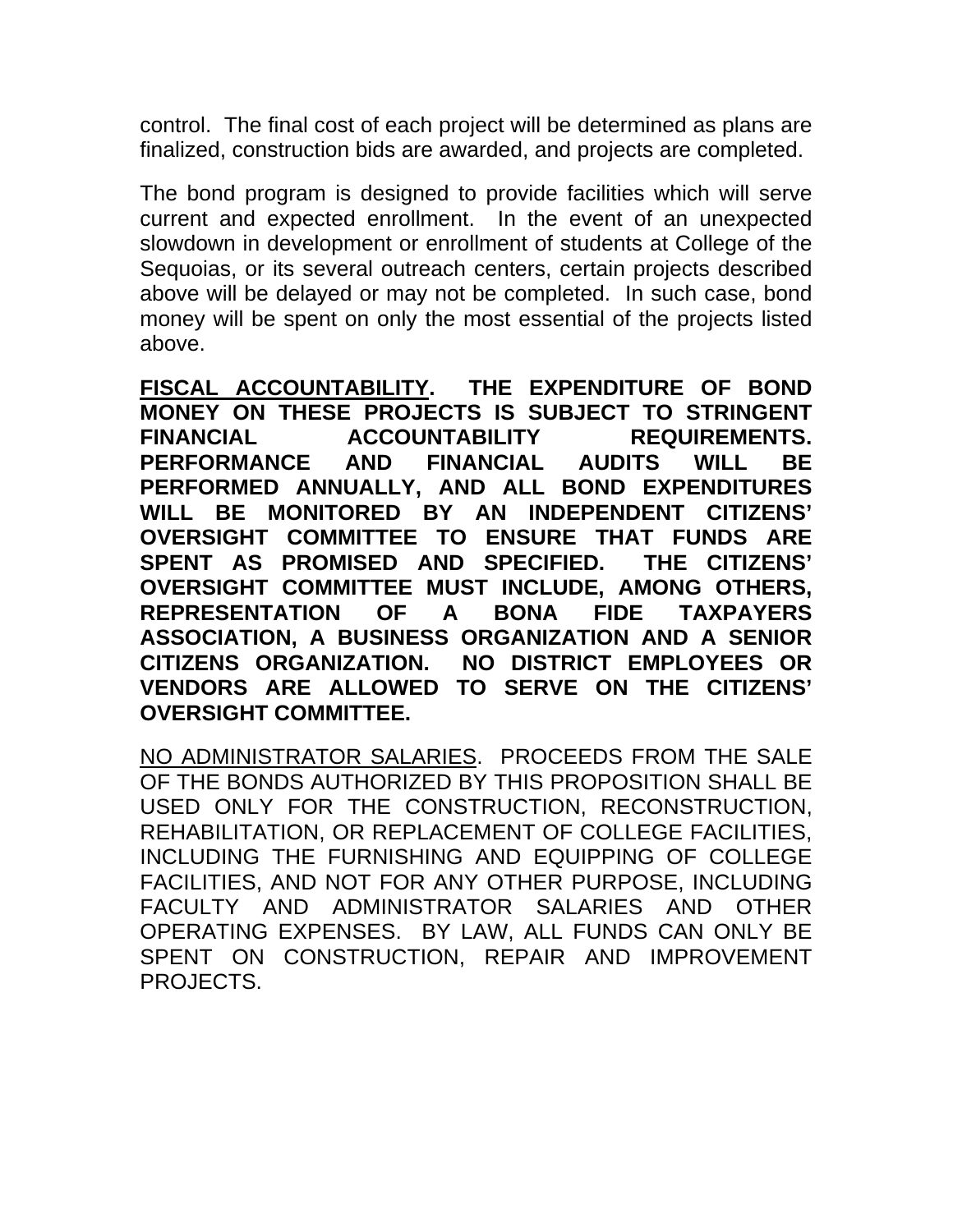### **IMPARTIAL ANALYSIS BY TULARE COUNTY COUNSEL BOND MEASURE N**

Section 1 of Article XIIIA of the California Constitution authorizes an increase of the ad valorem taxes to pay bonded indebtedness for construction, rehabilitation, or replacement of school facilities, including furnishing and equipping school facilities, or acquisition or lease of real property for school facilities, if approved by 55 percent of qualified electors.

If 55 percent of the qualified electors who vote on the measure vote in favor of the measure, the Sequoias Community College District (the "District") will be authorized to incur debt by issuing general obligation bonds to provide financing for the specific school facilities projects listed in the measure. Proceeds may only be used for the stated purpose and not for any other purpose, including teacher and administrator salaries, or other school operating expenses.

If the measure is approved, the District will be authorized to increase the ad valorem taxes on property located within the District's boundaries to pay the bond principal, interest and associated costs. The maximum principal amount of the proposed bond is not to exceed \$95,000,000.00. By statute, total bonded indebtedness for a unified school district is limited to 2.5% of the assessed value of the taxable property of the District. The interest rate will be established at the time of sale and will depend on market rates at that time. If issued under the Government Code, the maximum duration of the bonds cannot exceed 40 years. If issued under the Education Code, the maximum duration of the bond cannot exceed 25 years. The exact effect on tax rates cannot be determined until after the bonds are sold.

Expenditure of bond revenues will be actively reviewed by an independent Citizens' Oversight Committee. An independent financial audit of the proceeds, and an independent performance audit of the specific projects will be performed annually. An annual report will be prepared by the chief fiscal officer of the District,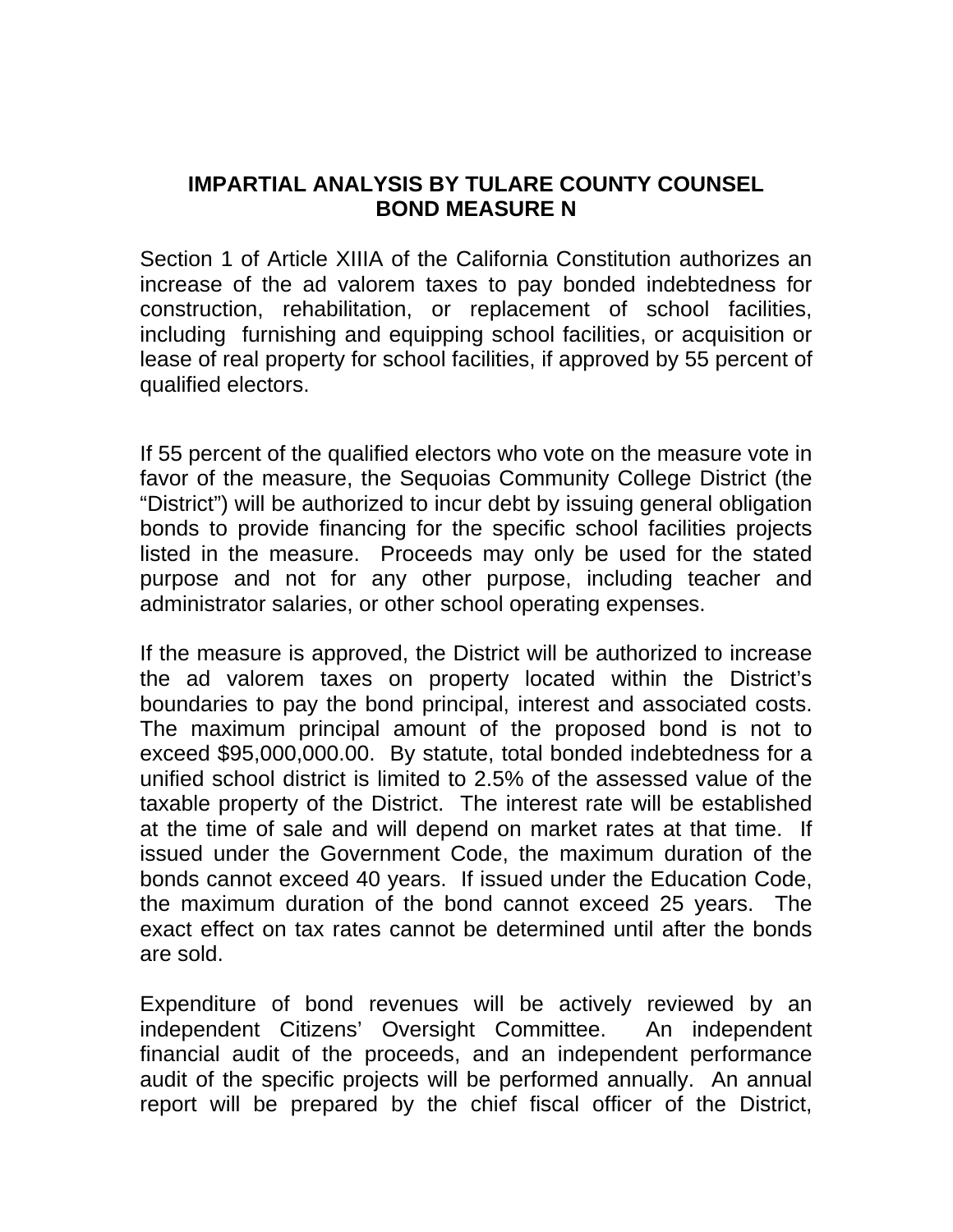indicating the amount of funds collected and expended, and the status of any project listed in the measure.

Approval of this bond measure does not guarantee that State matching funds will be received. Completion of the school facility projects listed may assume receipt of matching State funds.

This bond measure makes no change to existing law. The electors entitled to vote on this measure are the registered voters within the boundaries of the District. If the measure is not approved by at least 55 percent of the votes cast, the measure will fail and the bonds will not be issued.

KATHLEEN BALES-LANGE Tulare County Counsel

By: Judy Chapman Deputy County Counsel

#### **TAX RATE STATEMENT BOND MEASURE N**

An election will be held in the Sequoias Community College District (the "District") on March 2, 2004, to authorize the sale of up to \$95,000,000 in bonds of the District to finance college facilities as described in the measure. If such bonds are authorized and sold, principal and interest on the bonds will be payable from the proceeds of tax levies made upon the taxable property in the District. The following information is provided in compliance with Sections 9400- 9404 of the Elections Code of the State of California. Such information is based upon the best estimates and projections presently available from official sources, upon experience within the District, and other demonstrable factors.

Based upon the foregoing and projections of the District's assessed valuation, and assuming the entire debt service will be paid through property taxation: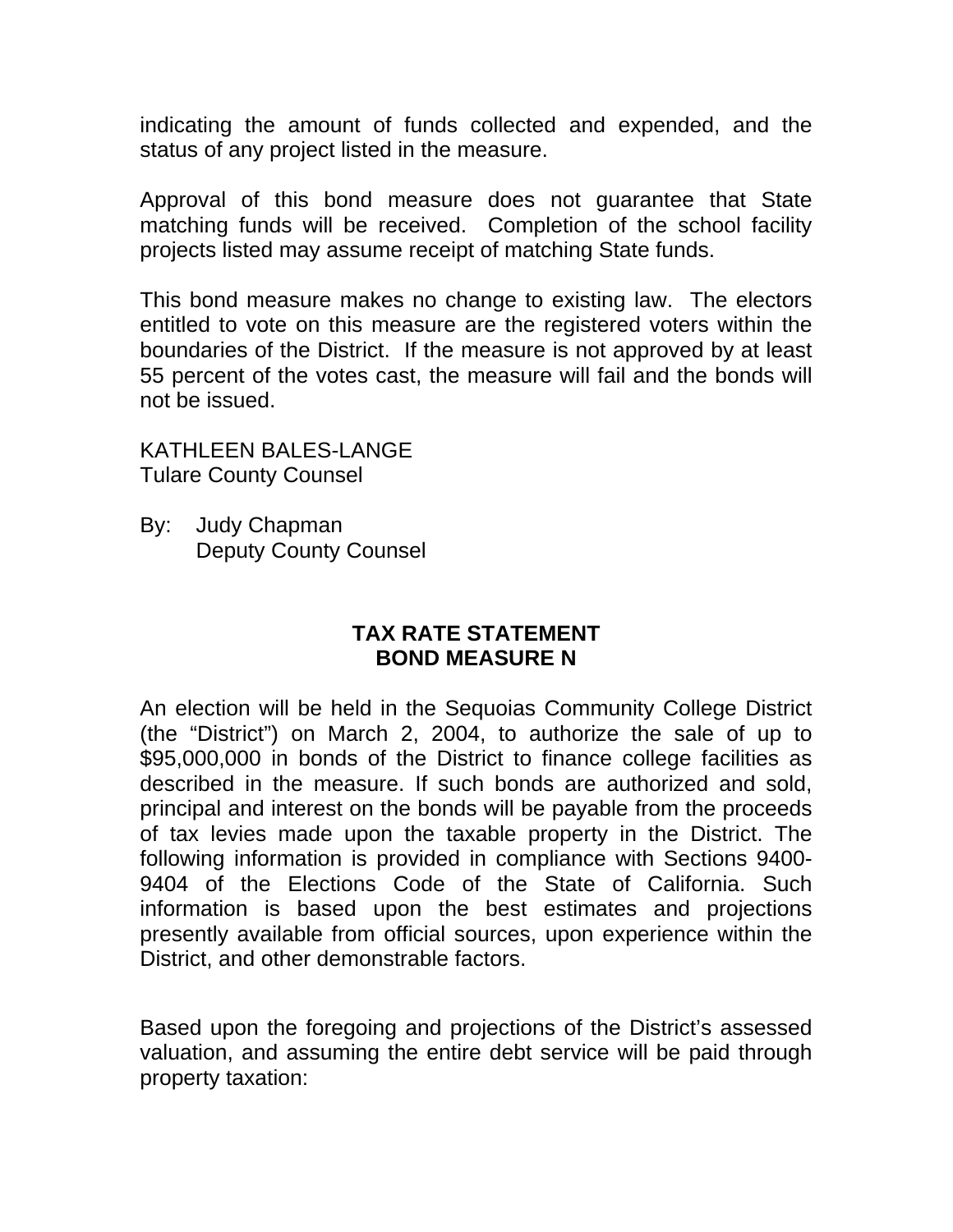- 1. The best estimate of the tax rate which would be required to be levied to fund this bond issue during the first fiscal year after the sale of the first series of bonds, based on estimated assessed valuations available at the time of filing of this statement, is \$.02087 per \$100 (\$20.87 per \$100,000) of assessed value for the fiscal year 2004-2005.
- 2. The best estimate of the tax rate which would be required to be levied to fund this bond issue during the first fiscal year after the sale of the last series of bonds, based on estimated assessed valuations at the time of filing of this statement, is \$.02106 per \$100 (\$21.06 per \$100,000) of assessed value for the fiscal year 2011-2012.
- 3. The best estimate of the highest tax rate which would be required to be levied to fund this bond issue, based on estimated assessed valuations available at the time of filing of this statement, is \$.02109 per \$100 (\$21.09 per \$100,000) of assessed value in fiscal year 2012-2013.

The best estimate of the average tax rate which would be required to be levied to fund this bond issue, based on estimated assessed valuations available at the time of filing of this statement, is \$.02036 per \$100 (\$20.36 per \$100,000) of assessed value.

Voters should note the estimated tax rate is based on the *ASSESSED VALUE* of taxable property on the County's official tax rolls, *not* on the property's market value. In addition, taxpayers eligible for a property tax exemption, such as the homeowner's exemption, will be taxed at a lower effective tax rate than described above. Certain taxpayers may also be eligible to postpone payment of taxes. Property owners should consult their own property tax bills and tax advisors to determine their property's assessed value and any applicable tax exemptions.

The attention of all voters is directed to the fact that the foregoing information is based upon projections and estimates only, which are not binding upon the District. The actual tax rates and the years in which they will apply may vary from those presently estimated, due to variations from these estimates in the timing of bond sales, the amount of bonds sold and market interest rates at the time of each sale, and actual assessed valuations over the term of repayment of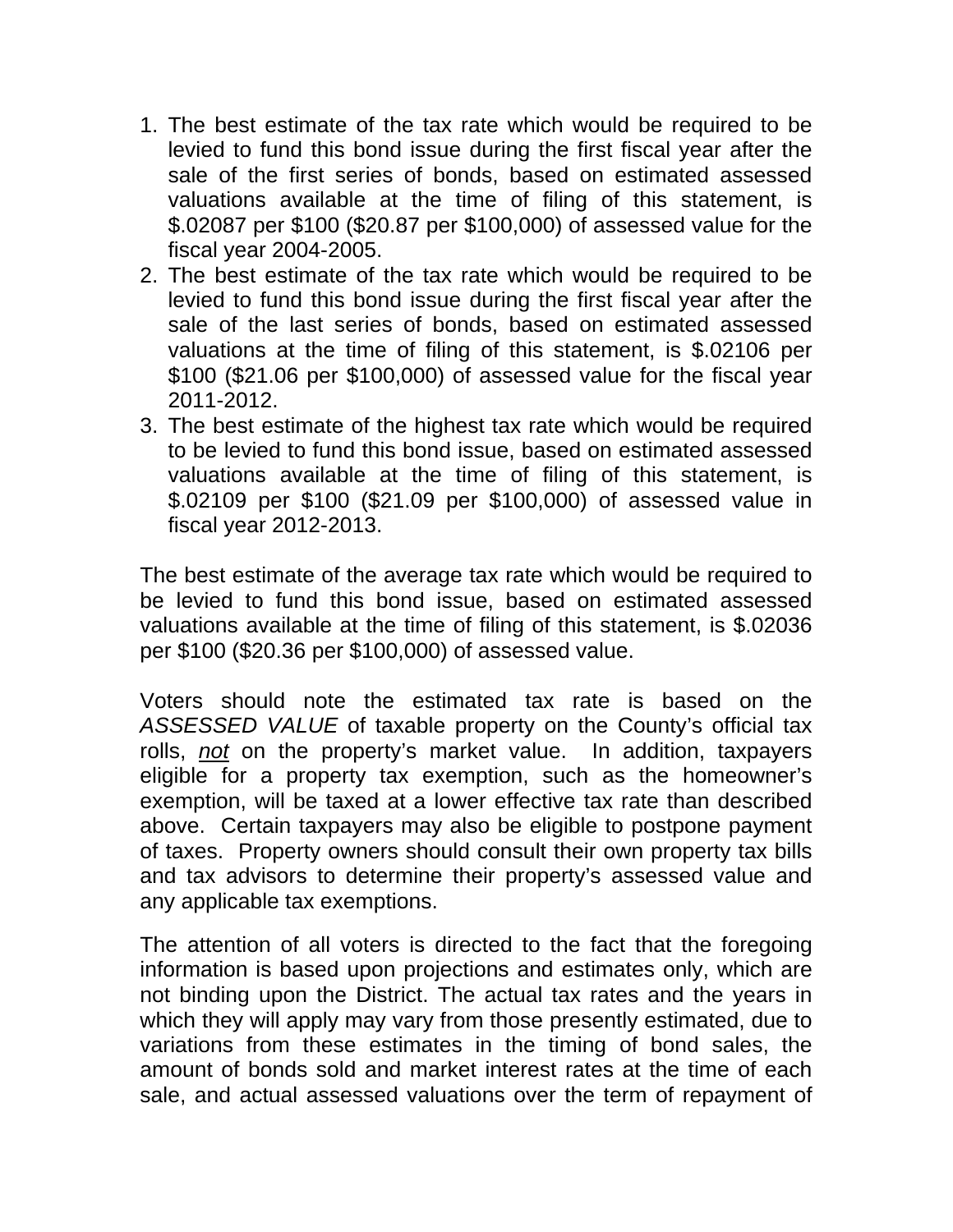the bonds. The date of sale and the amount of bonds sold at any given time will be determined by the District based on need for construction funds and other factors. The actual interest rates at which the bonds will be sold will depend on the bond market at the time of sale. Actual future assessed valuations will depend upon the amount and value of taxable property within the District as determined by the County Assessor in the annual assessment and the equalization process.

Kamiran S. Badrkhan, Ph.D. Superintendent/President College of the Sequoias Sequoias Community College District

# **ARGUMENT IN FAVOR OF MEASURE N**

Vote Yes on N - improve College of the Sequoias!

As the Central Valley economy struggles and state University systems become increasingly expensive, more local workers are relying on COS for retraining and career development. It is more important than ever to ensure these job-training and education programs have the technology to prepare students to re-enter the workforce.

COS was built in the 1960s, when it served only 2,000 students. Today, over 11,000 students attend COS, where classrooms and buildings are old, outdated, and can't meet growing student demand.

Education centers are needed in Tulare and Hanford, to give residents throughout our area, not just in Visalia, access to educational and job training opportunities.

COS also trains hundreds of firefighters, police and nurses, who keep our communities safe and healthy. Measure N will upgrade and improve the outdated training centers for these important programs.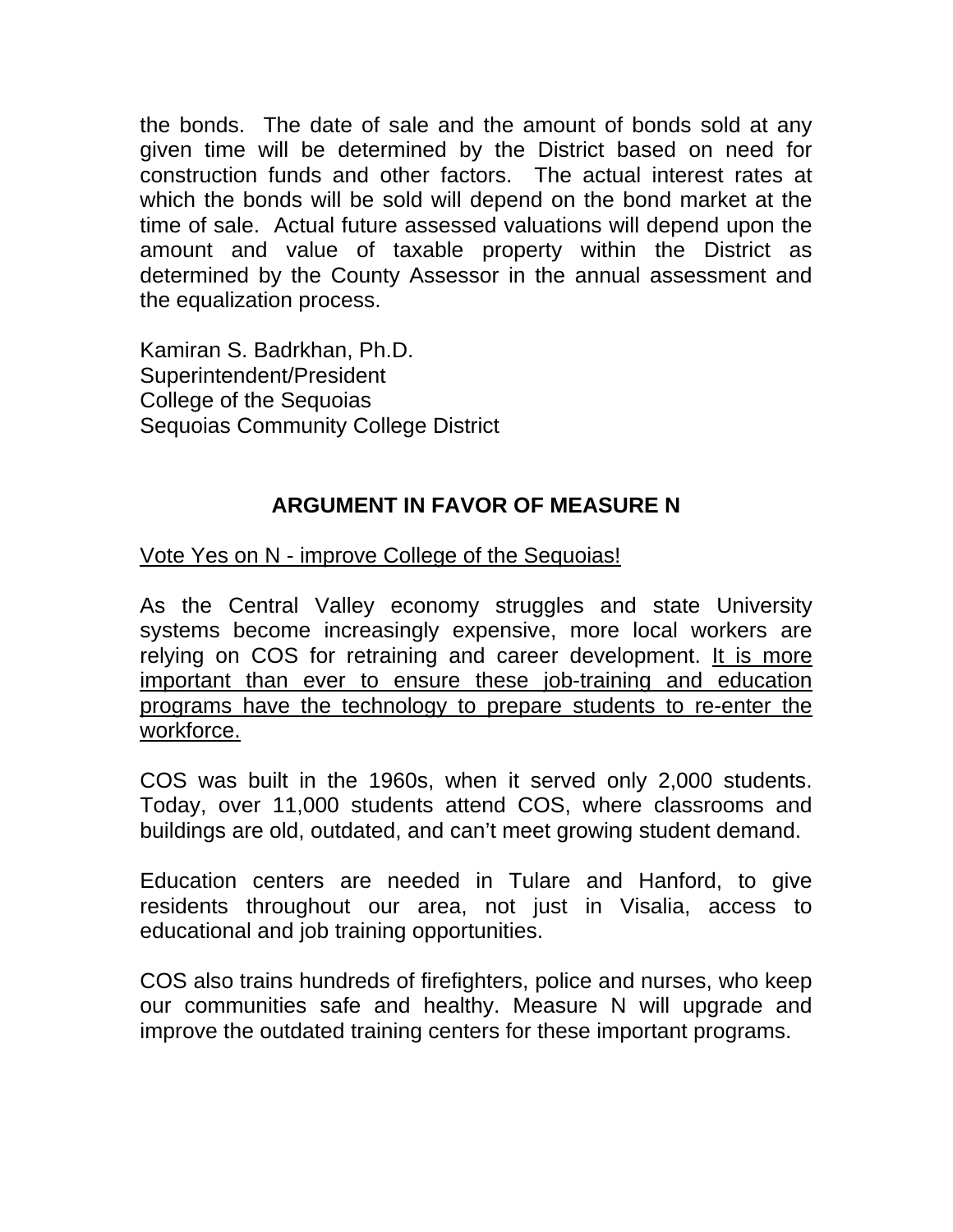It is less expensive to make these urgent repairs and upgrades now, than in the future. If we don't address problems now, they will only get worse.

- Measure N repairs fire safety equipment, including alarms, smoke detectors, sprinklers and emergency lighting;
- Measure N repairs drainage systems, leaky roofs and decaying walls;
- **Measure N upgrades and expands job training centers;**
- Measure N builds an improved Nursing and Allied Health Center;
- Measure N upgrades outdated classrooms.

Measure N also qualifies COS for \$71 million of additional state funding - if we don't pass Measure N now, we'll miss out on this money.

A Citizens' Oversight Committee of business/public safety leaders and construction/finance experts will oversee spending and conduct independent annual audits to ensure "no-frills" spending as promised to voters. State law requires that no money be spent for administrators' salaries.

For quality affordable, local job training and education, Vote YES on N!

- s/ Ken Marvin, Kings Co. Sheriff
- s/ David Hillman, Fire Chief, Tulare
- s/ Jan Woodall, Division Chair, Nursing & Allied Health
- s/ Ernie Hernandez, Executive Director, United Way of Tulare County
- s/ Larry Mapes, Vice President, Farm Credit West

# **REBUTTAL TO ARGUMENT IN FAVOR OF MEASURE N**

Measure N should be rejected. Part of the proceeds will pay off some existing loans. This would also allow some general fund money now going to service existing debt will be used for administrative salary increases. This is a creative way of evading existing law.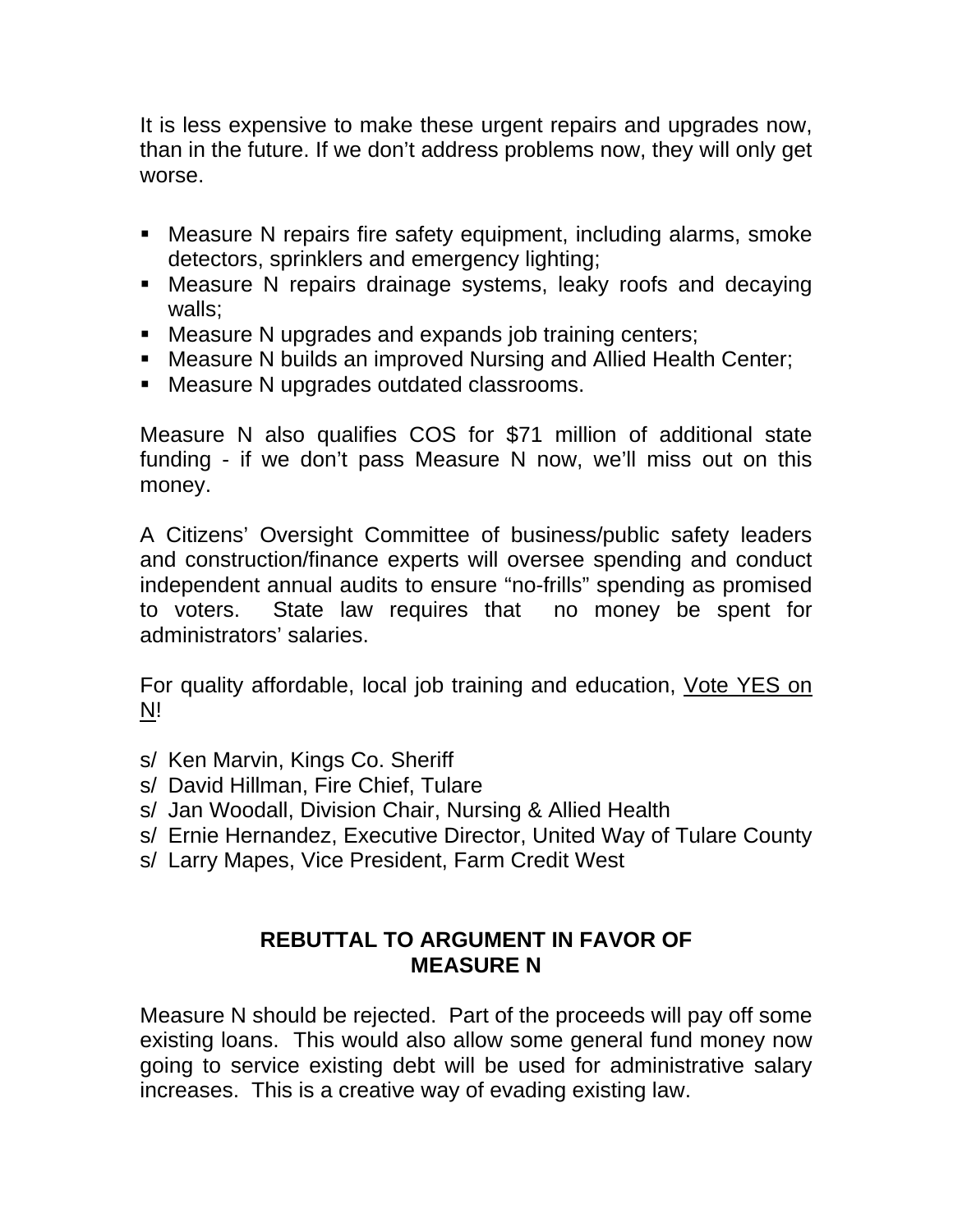Measure N requests \$95,000,000, nearly \$30,000,000 more than originally planned, and \$50,000,000 more than the voters rejected last time. With the long payback schedule, total cost to taxpayers could exceed \$300,000,000!

Needed repairs to the college can and should be completed without the passage of this measure. However, funding has been wasted on attorney's fees and expensive consultants. Funds have been misplaced, and administrators have not taken the pay cut they promised to take. College officials need to manage their existing budgets before they ask taxpayers for more.

C.O.S. administration has laid off teachers, cut needed classes and are not replacing faculty members who retire. Because the administration has mismanaged the budget, C.O.S. has been in deficit spending for the past few years. C.O.S. does not have the necessary funding to allow for any faculty to staff the satellite facilities proposed by Measure N.

When far too much community college funding is devoted only to "remedial education," when state "matching funds" (if any) will be doled out on a first-come-first-served basis, and our county has one of the highest unemployment rates in the United States, it is the height of fiscal folly to approve a bond measure of this kind.

#### VOTE NO!

s/ Brian A. Dunn s/ Melvin Ezra Pyatt, Jr.

# **ARGUMENT AGAINST MEASURE N**

Raising taxes, wasting tax dollars, making unnecessary expenditures, and ignoring constructive input are reasons for voters to reject this bond. Don't let COS officials waste your tax dollars on pet projects that are unnecessary. College officials appear to be asking for things they want, not the things they need. The entire bond should be rejected, until officials can put only the necessities, not the perks, before the public. Building a duplicate campus in Hanford is not a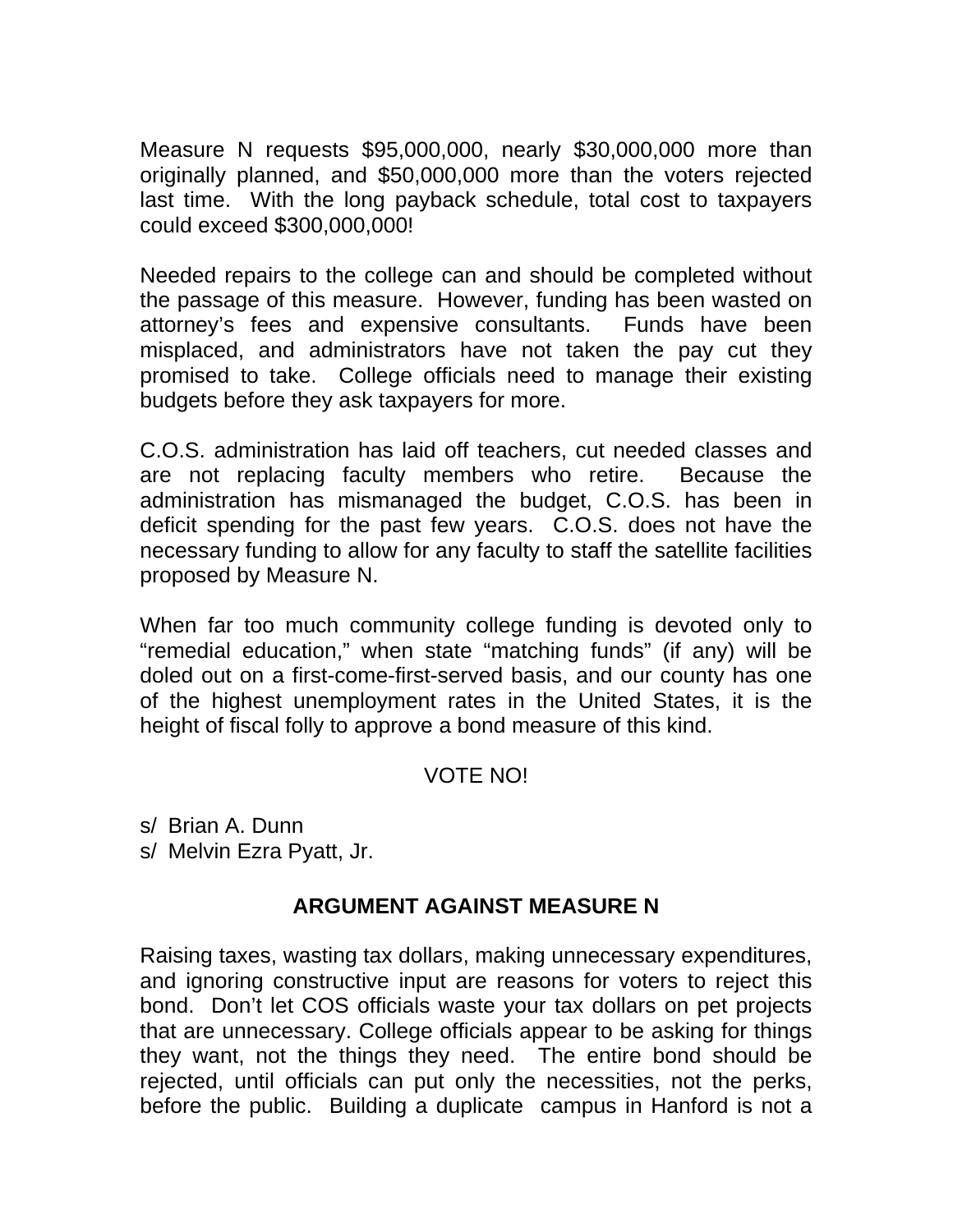prudent use of taxpayer dollars. The number of students attending is low, and classes do not readily fill. The State has repeatedly rejected funding because the Hanford project is a duplication, and is in close proximity to the new campus in Lemoore. The need for a multimillion dollar parking structure could be eliminated if classes were more efficiently scheduled. Currently, afternoon classes are sparse, very few classes are offered on Friday, and unlike Fresno, COS does not have a weekend college. The college should also be encouraging car pooling and mass transit. COS officials should better utilize their existing facilities before asking voters to build additional ones. Finally, financing a building so that an outside university can offer its courses may sound noble, but is not the responsibility of COS. By law, community colleges are two year colleges. They cannot offer junior and senior classes. Buildings utilized by four year universities should be financed by that university. COS officials could easily mismanage this bond, even with an oversight committee. Unfortunately they have a history of poor management, considering Brown Act violations and poor employee relations. Too many perks and a history of poor management are reasons enough to reject this bond. Vote no and tell COS management to be more responsible.

- s/ Nancy Ann Casselman
- s/ Allen Raymond Casselman, Sr.
- s/ Brian A. Dunn
- s/ John W. Smith, Taxpayer
- s/ Melvin Ezra Pyatt, Jr., Wellspring Educational Society

#### **REBUTTAL TO ARGUMENT AGAINST MEASURE N**

Opponents have their facts wrong. Here's the truth:

FACT: UC and Cal State systems are too expensive for many local students. Consequently, College of the Sequoias enrollment has jumped – classrooms are packed. COS job training/education programs are heavily utilized, as the Valley economy struggles and residents seek job re-training.

FACT: Students, community leaders and college facility experts spent months refining the proposed Measure N plan, to include only urgent priorities such as: